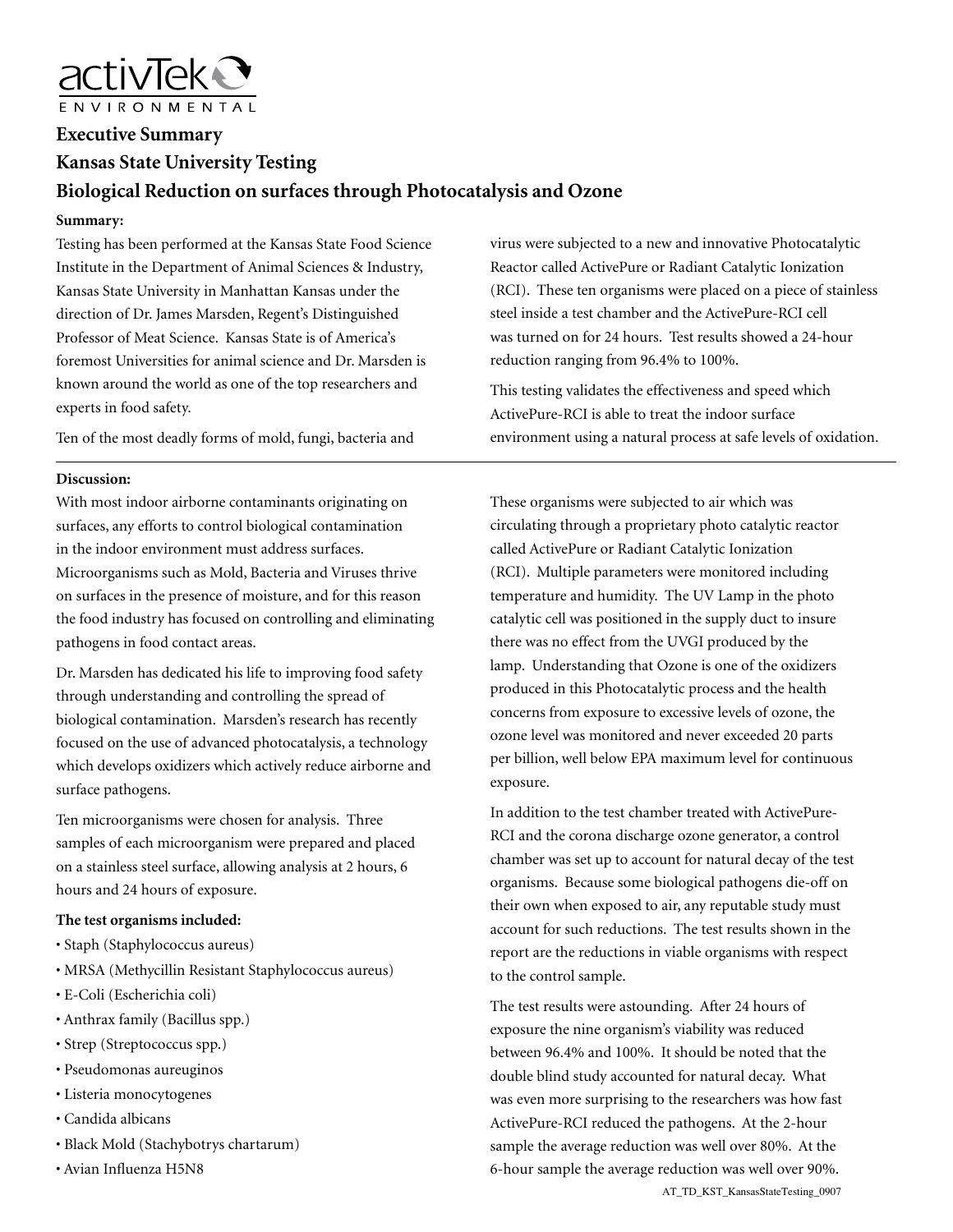# Effects of ActivePure (RCI) Technology

on reducing common bacteria and fungi on surfaces\* in 24-hour testing.



















Pseudomonas spp. Average of two 24-hour tests



S. chartarum Average of two 24-hour tests 0 hrs 2 hrs 6 hrs 24 hrs 0% Percent of Microbial Reduction Microbial Reduction 10% 20% 30% 40% 50% 60%  $\varphi$ 70% Percent 80% 90% 100% ∩

# Comparing The Effects of ActivePure (RCI) Technology and Ozone Technology

on reducing common bacteria and fungi on surfaces\* in 24-hour testing.



Testing by Kansas State University. Field results may vary based on environmental conditions.

\*Scientific testing has demonstrated the use of activTek Environmental's ActivePure technology to substantially reduce microbial populations on surfaces – including but not limited to Escherichia coli, Listeria monocytogenes, Streptococcus spp., Pseudomonas aeruginosa, Bacillus spp., Staphylococcus aureus, Candida albicans, and S. chartarum. Field results may vary based on environmental conditions. No claim with respect to airborne microbials is made based on these results. These results have not been evaluated by the FDA. This product is not a medical device intended to diagnose, treat, cure, or prevent any disease.

#### rev 0706 v2

© 2007 activTek Environmental. All Rights Reserved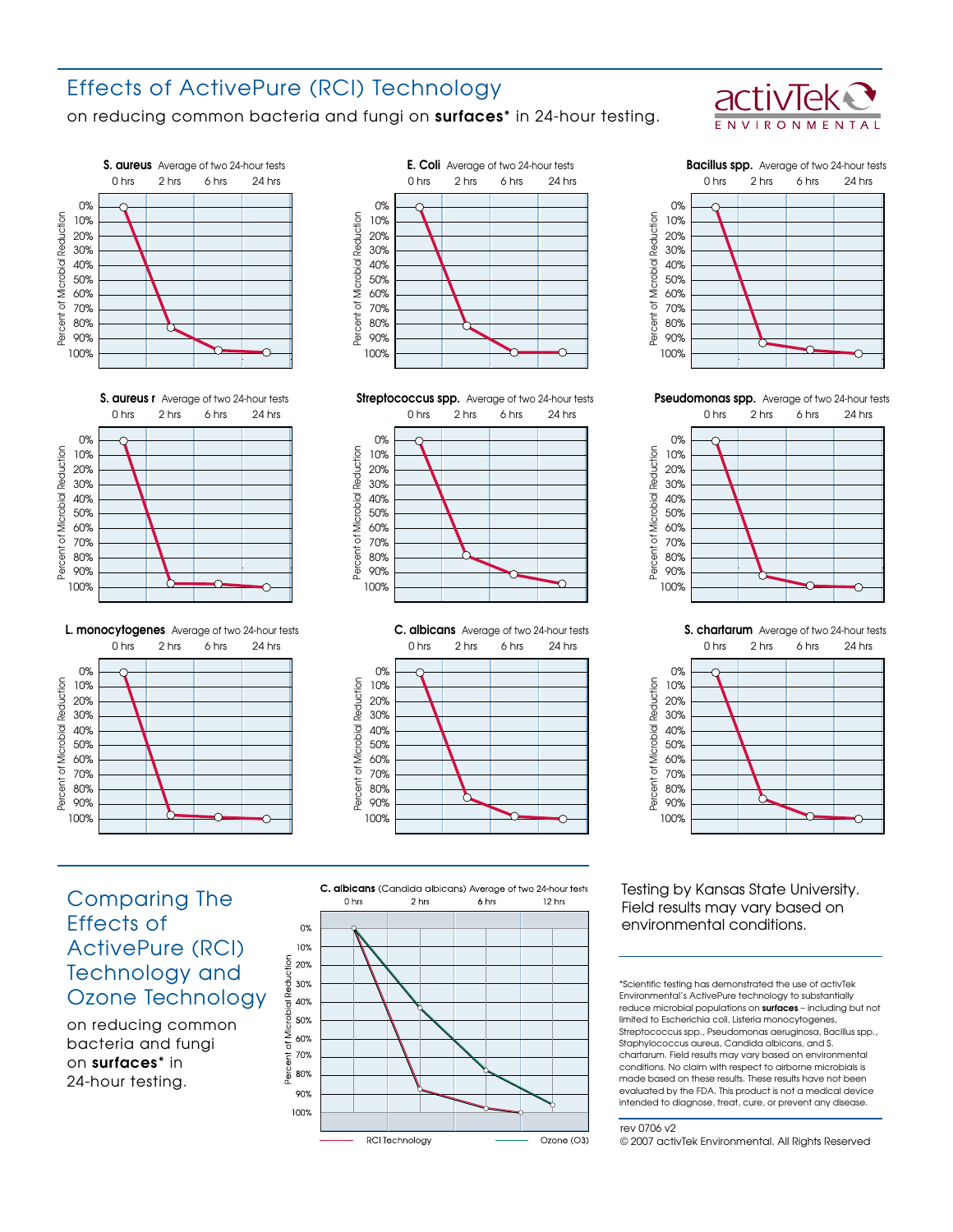### **Efficacy of EcoQuest Radiant Catalytic Ionization Cell and Breeze AT Ozone Generators at Reducing Microbial Populations on Stainless Steel Surfaces**

 $\_$  , and the set of the set of the set of the set of the set of the set of the set of the set of the set of the set of the set of the set of the set of the set of the set of the set of the set of the set of the set of th

M. T. Ortega, L. J. Franken, P. R. Hatesohl, and J. L. Marsden Department of Animal Sciences & Industry K-State Food Science Institute Kansas State University, Manhattan, KS 66506

### **Summary and Implications**

This study was conducted to determine the potential use of EcoQuest Radiant Catalytic Ionization Cell for the inactivation of *Escherichia coli*, *Listeria monocytogenes*, *Streptococcus* spp., *Pseudomonas aeruginosa*, *Bacillus* spp., *Staphylococcus aureus*, *Candida albicans*, and *S. chartarum*, on stainless-steel surfaces at diverse contact times in a controlled airflow cabinet. In addition, the EcoQuest Breeze AT Ozone generator was evaluated under the same conditions for the inactivation of *Candida albicans* and *S. chartarum*. Better disinfection technologies for food contact surfaces are needed to control food borne pathogens in processing environments. Ozone technologies have only recently been approved for use on food contact surfaces. This study evaluated the application of gaseous ozone and other oxidative gases on stainless-steel surfaces against the microorganisms listed above. Both technologies reduced populations of all microorganisms tested on stainless-steel surfaces by at least 90% after 24 h exposure. The Radiant Catalytic Ionization Cell was more effective at reducing microbial counts for shorter exposure times than was the Breeze AT Ozone Generator.

### **INTRODUCTION**

The food and beverage industries face a number of issues when it comes to producing a safe, wholesome product. Foodborne pathogens such as *E. coli* 0157:H7, *Listeria moncytogenes,* and *Salmonella* spp. have been a growing concern throughout the years. Processors are also concerned about spoilage microorganisms that shorten shelf life and cost companies millions every year in spoiled product. Industries impacted include the meat, seafood, poultry, produce, baking, canned foods, dairy, and almost all other segments of the market.

The U.S. Department of Agriculture estimates the costs associated with food borne illness to be about \$5.5 to \$22 billion a year. This doesn't include the billions lost every year due to spoiled product, which must be disposed of or sold as a lesser valued product. Better disinfection and microbiological control measures are needed in almost every area of the food industry.

As a disinfectant, ozone has a tremendous ability to oxidize substances. It's thousands of times faster than chlorine and disinfects water three to four times more effectively. As it oxidizes a substance ozone will literally destroy the substance's molecule. It can oxidize organic substances such as bacteria and mildew, sterilize the air, and destroy odors and toxic fumes. Ozone has been used by industry for many years in numerous applications such as odor control, water purification, and as a disinfectant (Mork, 1993). Recent government approval of ozone for use with foods and food contact surfaces has opened the door to many more exciting possibilities for this technology.

In June 2001, the U.S. Food and Drug Administration approved the use of ozone as a sanitizer for food contact surfaces, as well as for direct application on food products. Prior to that time, chlorine was the most widely used sanitizer in the food industry. Ozone may be a better choice for disinfection of surfaces than chlorine. Chlorine is a halogen-based chemical that is corrosive to stainless steel and other metals used to make food-processing equipment. Chlorine can also be a significant health hazard to workers; when mixed with ammonia or acid cleaners, even in small amounts, a toxic gas can form.

Chlorine is a common disinfect used in meat processing and is effective and safe when used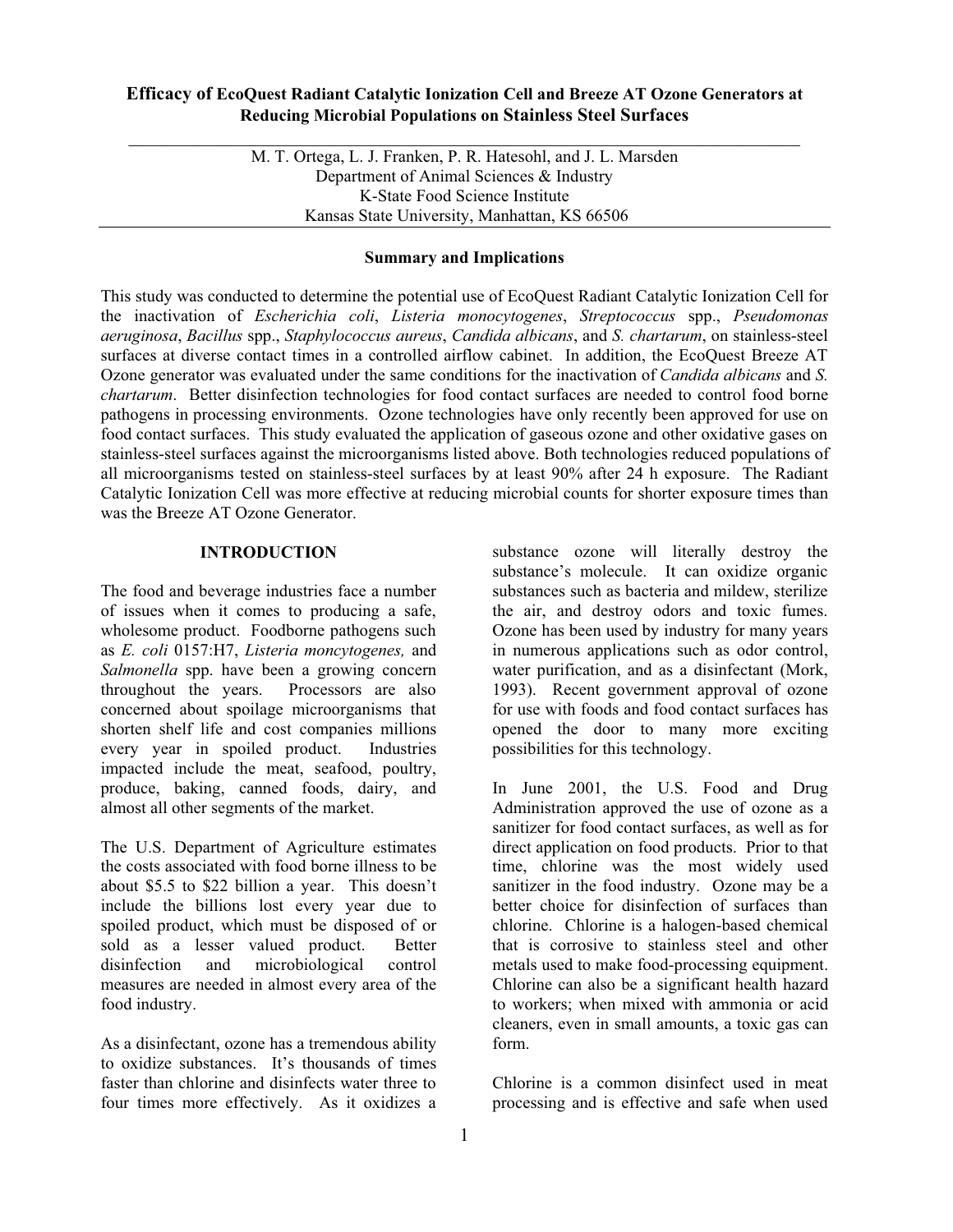at proper concentrations. However, chlorine is far less effective than ozone and can result in the production of chloroform, carbon tetrachloride, chloromethane, and tri-halomethanes. In contrast, ozone leaves no residual product upon its oxidative reaction.

An important advantage of using ozone in food processing is that the product can be called organic. An organic sanitizer must be registered as a food contact surface sanitizer with the U.S. Environmental Protection Agency (EPA). Ozone has such an EPA registration, and is approved by FDA as a sanitizer for food contact surfaces and for direct application on food products.

Ozone has become more accepted for use in food processing in recent years and is being used in more than just surface applications. A recent U.S. FDA recommendation (2004) stated that "ozone is a substance that can reduce levels of harmful microorganisms, including pathogenic *E. coli* strains and *Cryptosporidium*, in juice. Ozone is approved as a food additive that may be safely used as an antimicrobial agent in the treatment, storage, and processing of certain foods under the conditions of use prescribed in 21 CFR 173.368."

#### **MATERIALS AND METHODS**

Preparation of Cultures:

The following bacteria and fungi cultures were used for the study: *Bacillus globigii* (ATCC # 31028, 49822, 49760), *Staphylococcus aureus*  (ATCC # 10832D, 25178, 11987), *Candida albicans* (ATCC # 96108, 96114, 96351), *Stachybotrys chartarum* (ATCC # 18843, 26303, 9182), *Pseudomonas aeruginosa*  (ATCC# 12121, 23315, 260), *Escherichia coli*  (ATCC# 27214, 19110, 67053), *Streptococcus pneumoniae* (ATCC# 27945, 29514, 10782), and *Staphylococcus aureus* - methicillin resistant (ATCC# 33591). Cultures were revived using ATCC recommended instructions.

Bacteria, yeast, and mold strains were individually grown in tripticase soy broth (TSB; Difco Laboratories, Sparks, MD) and YM broth (Difco Laboratories), respectively, to midexponential phase followed by a wash and resuspension in 0.1% peptone water. The cultures were combined by specie type to ca.  $10^8$ CFU/ml.

Preparation of Samples and Ozone Treatment:

The microbial species used to validate the ozone generators were tested as microbial cocktails inoculated onto 6.3 x 1.8 cm on #8 finish stainless-steel coupons  $(17.64 \text{ cm}^2)$  double sided area). Four stainless steel coupons were dipped per microbial inoculum and vortexed 15 sec to optimize microbial dispersion. Using sterile binder clips, stainless steel coupons were suspended on a cooling rack contained inside a laminar flow cabinet for 1 h to dry. The initial microbial populations attached to the stainless steel coupons ranged from 5 to 6 log  $CFU/cm^2$ . The inoculated stainless steel coupons were transferred to a controlled airflow test cabinet (Mini- Environmental Enclosure, Terra Universal, Anaheim, CA) at  $26^{\circ}$ C and  $46\%$ relative humidity (ambient conditions), and treated using the EcoQuest Radiant Catalytic Ionization Cell for 0, 2, 6, and 24 h. The EcoQuest Breeze AT Ozone generator was evaluated separately for treatment periods of 0, 2, 6 and 24 h. Ozone levels were monitored throughout the study (Model 500, Aeroqual, New Zealand).

### Sampling:

At the end of the ozone contact time the coupons were vortexed for 30 sec in 30 ml of  $0.1\%$ peptone water. Samples inoculated with bacterial cultures were serially diluted, plated on tripticase soy agar (TSA; Difco Laboratories), and incubated for 24 h at 35°C. After preparing serial dilutions, samples inoculated with yeast were plated on potato dextrose agar (PDA; Difco Laboratories) and those inoculated with mold cultures were plated on cornmeal plates. Both PDA and cornmeal plates were incubated 30°C for 5 days. Following incubation, data for each microorganism were reported as colony-forming units per square centimeter (CFU/cm<sup>2</sup>).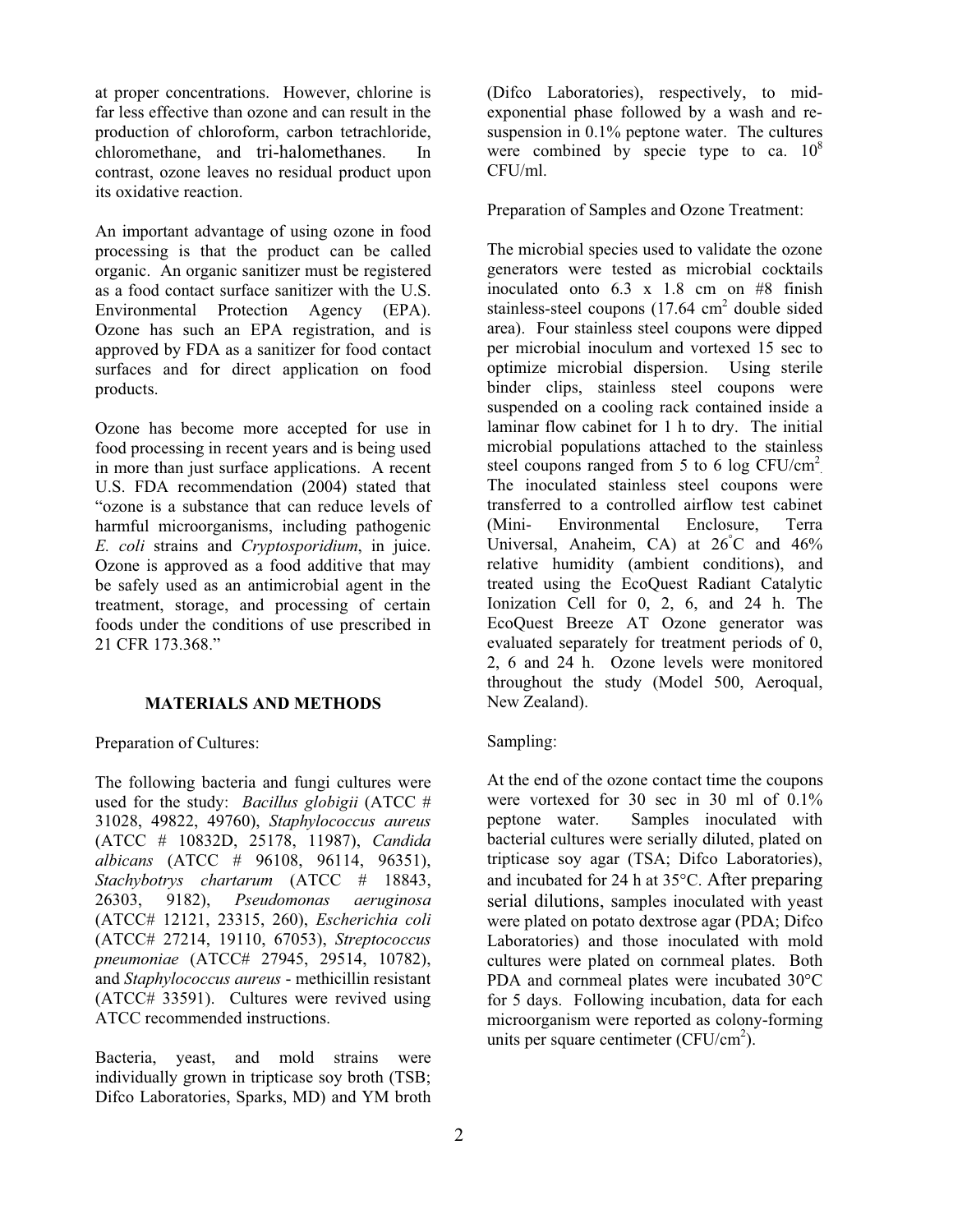#### **RESULTS AND DISCUSSION**

Reductions in microbial populations on #8 finish stainless steel coupons following 0, 2, 6, and 24 h exposure to the EcoQuest Radiant Catalytic Ionization Cell are presented in Figure 1. Exposure to ozone levels of 0.02 ppm for 2 h reduced all microbial populations tested by at least 0.7 log CFU/cm<sup>2</sup>. Longer exposure times resulted in greater reductions, with the greatest reductions found after 24 h exposure. After 24 h exposure, mean microbial reductions for each organism were as follows: *S. aureus* (1.85 log CFU/cm<sup>2</sup> )*, E. coli* (1.81 log CFU/cm<sup>2</sup> )*, Bacillus* spp. (2.38 log CFU/cm<sup>2</sup>), *S. aureus* met<sup>r</sup> (2.98 log CFU/cm<sup>2</sup> ), *Streptococcus* spp. (1.64 log CFU/cm<sup>2</sup> ), *P. aeruginosa* (2.0 log CFU/cm<sup>2</sup> ), *L.* monocytogenes (2.75 log CFU/cm<sup>2</sup>), *C. albicans* (3.22 log CFU/cm<sup>2</sup> ), and *S. chartarum* (3.32 log  $CFU/cm<sup>2</sup>$ ).

Reductions in microbial populations following treatment of stainless steel coupons with the EcoQuest Breeze AT Ozone generator are shown in Figure 2. Reductions of at least 0.2 and 0.4 log CFU/cm<sup>2</sup> were observed after 2 and 6 h of ozone exposure, respectively. After 24 h exposure, mean reductions for *C. albicans* and *S.*  $\frac{1}{2}$  *chartarum* were 1.48 and 1.32 log CFU/cm<sup>2</sup>, respectively.

The EcoQuest Radiant Catalytic Ionization Cell and EcoQuest Breeze AT Ozone generators reduced microbial populations on stainless steel surfaces within 2 h under ambient conditions, with greater reductions associated with longer exposure times. The Radiant Catalytic Ionization Cell was more effective than the Breeze AT Ozone Generator at reducing microbiological populations at shorter exposure times of 2 and 6 hours. This study demonstrated that ozone gas has the potential to be an effective surface disinfectant for use in food processing applications. Testing is currently ongoing to evaluate non-treated controls. Phase II of the project, scheduled to be completed by the end of this year, will evaluate the effectiveness of the system for eliminating airborne contamination using the same microorganisms and oxidative technologies.

#### **REFERENCES**

- Mork, D.D. 1993. *Removing sulfide with ozone.* Water Contamination & Purification. 34-37.
- U.S. Food and Drug Administration [FDA] 2004. *Recommendations to processors of apple juice or cider on the use of ozone for pathogen reduction purposes.* Accessed 27 July 2005 at http://www.cfsan.fda.gov/~dms/juicgu1 3.html.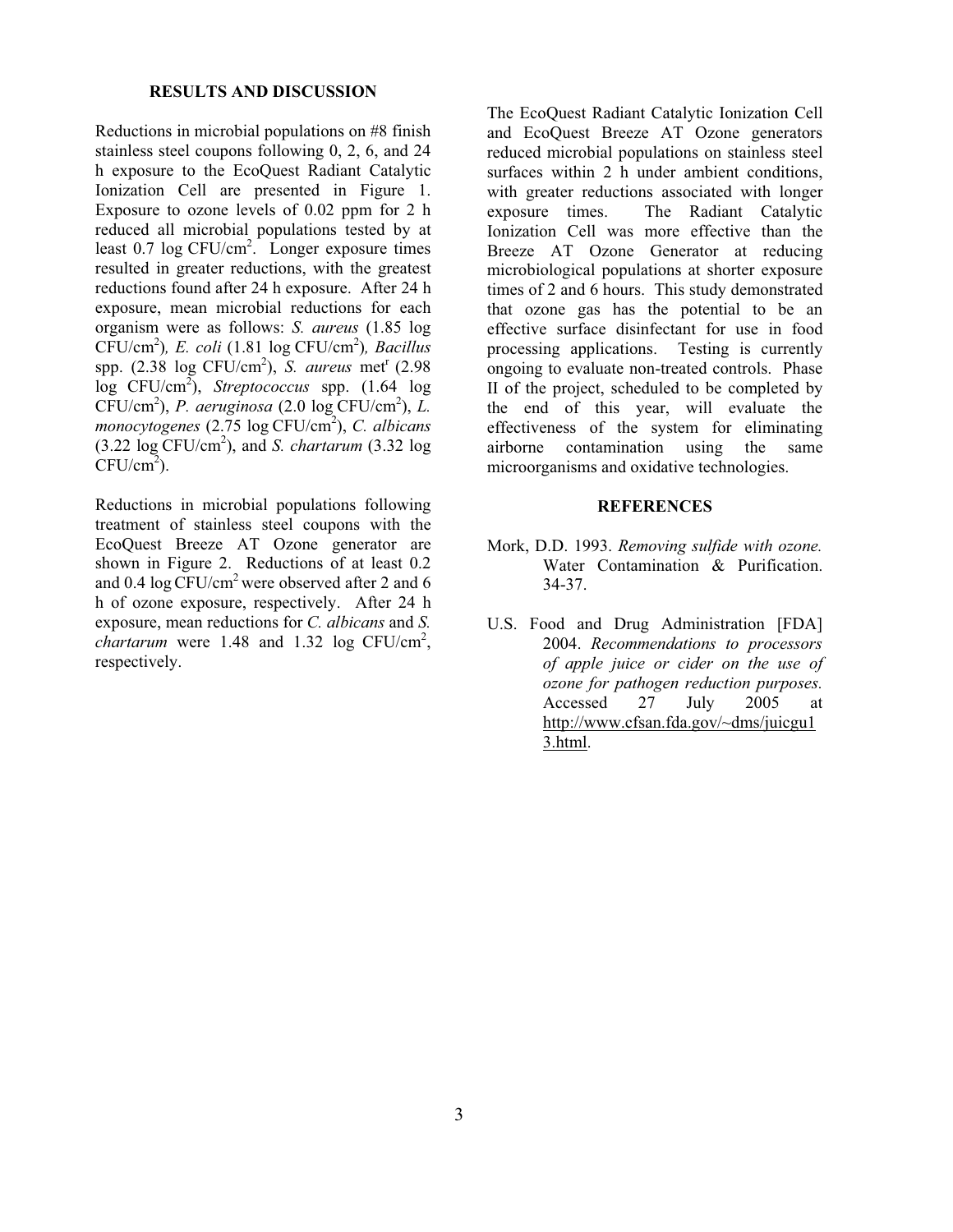

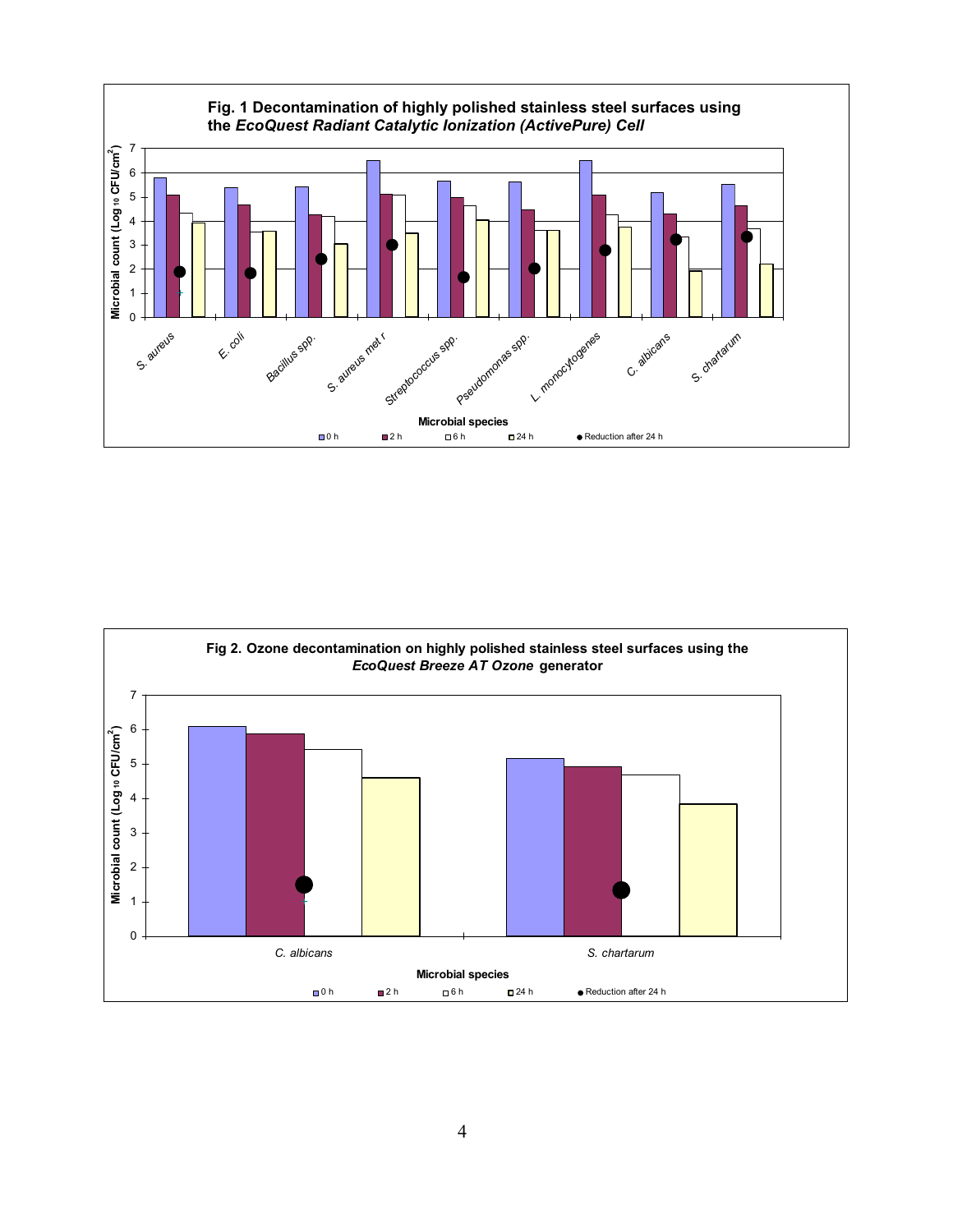# Effects of ActivePure (RCI) Technology

Testing by Kansas State University. on reducing Avian Influenza A (H5N8) on surfaces\* in 12-hour testing.





#### **Avian Influenza A (H5N8) Inactivation with ActivePure (RCI)** Infectious Cells vs Time

#### **Avian Influenza A (H5N8) Inactivation with ActivePure (RCI)** Percent of Infectious Cells Remaining vs Time



#### **Avian Influenza A (H5N8) Inactivation with ActivePure (RCI)** Percent of Infectious Cells Reduced vs Time



\*Scientific testing has demonstrated the use of activTek's ActivePure technology to substantially reduce microbial populations on surfaces. Field results may vary based on environmental conditions. No claim with respect to airborne microbials is made based on these results. These results have not been evaluated by the FDA. This product is not a medical device intended to diagnose, treat, cure, or prevent any disease.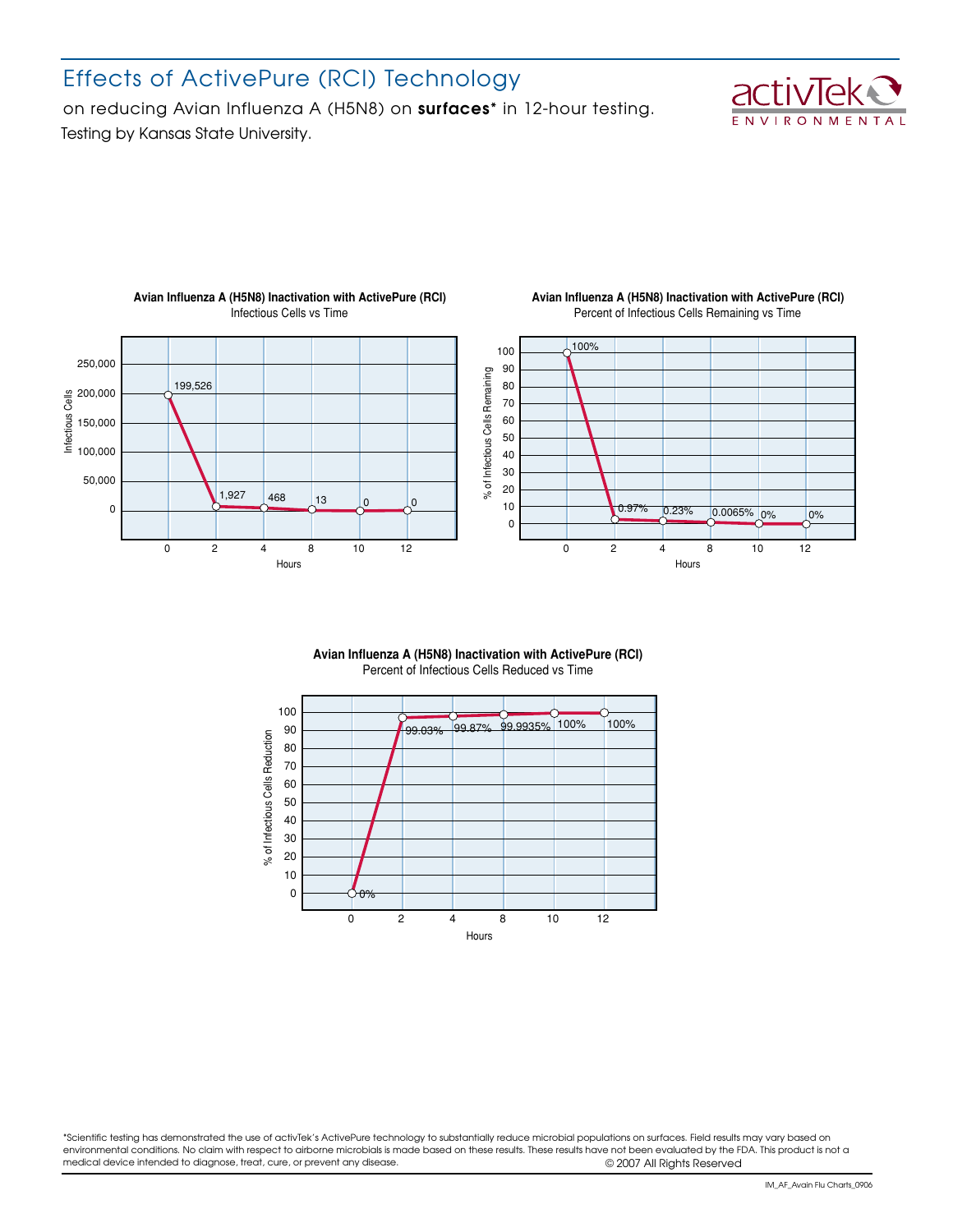## **ActivePure (RCI) Inactivation of Avian Influenza**

## **INTRODUCTION**

The influenza virus, a member of the viral family Orthomyxoviridae, is characterized as being an enveloped single stranded negative sensed RNA virus (6) that can result in yearly endemic outbreaks and more severe world-wide pandemic outbreaks. Influenza A commonly infects human, swine, equine, and avian isolates. In the case of a pandemic outbreak, highly pathogenic avian influenza (H5N1) is currently the greatest threat due to current epidemic status in Asia, Europe, and Africa and continued threat for pandemic spread. Reassortment of genomic information of the influenza virus can result in a more pathogenic and infectious isolate is heightened during ongoing outbreaks, which could result in a devastating human-to-human transmissibility. Influenza virus is typically spread via aerosols, large droplets, or contact with infectious secretions or fomites (4).

Rapid containment of an outbreak is important for preventing further spread and minimizing the potential for reassortment to occur. Influenza has been shown to survive on nonporous surfaces for up to 48 hours and on material surfaces such as cloth, paper, or tissue for up to 12 hours after being deposited at approximately a 105 TCID50/ml level (1). In addition to surface sanitation and disinfection regimens, airborne inactivation of influenza virus is also vital to address predominant modes of transmission such as aerosol and large droplet (4). Environmental contamination with aerosolized droplets containing this pathogen can serve as a reservoir for infection and must be controlled by effective sanitation and disinfection protocols. Minimizing the degree of environmental contamination with highly effective decontamination measures would aid in the overall containment efforts of an outbreak.

The purpose of this study is to validate the complete inactivation of influenza A viruses using a low pathogenic avian influenza (H5N8) as a surrogate virus for the highly pathogenic avian influenza (H5N1) following exposure to the Radiant Catalytic Ionization-Cell™ (ActivePure-Cell™) system. The ActivePure-Cell™ system is an advanced oxidation tool which combines UV inactivation in the presence of hydroxical radicals so that synergy between two highly effective inactivation technologies occurs. Efficacy will be determined for dried inoculum on solid surfaces, in cell culture propagated inoculum, and nebulized in a controlled chamber. Efficacy will be determined by reduced or complete loss of infectivity in a cell culture system for treated samples compared to non-treated positive control samples.

## **MATERIALS AND METHODS**

Virus and cells. Low pathogenic avian influenza H5N8 (H5N8, provided generously by the Centers for Disease Control and Prevention, Atlanta, GA) was propagated in 10 day embryonated hen eggs (Kansas State University Department of Poultry Science, Manhattan, KS) to approximately 107 log10 TCID50 (as determined in Madin Darby Canine Kidney, MDCK cells). Cells were maintained in Minimal Essential Medium with Earle's salts and L-glutamine (Invitrogen Corporation, Carlsbad, CA) and 2.2 g/L sodium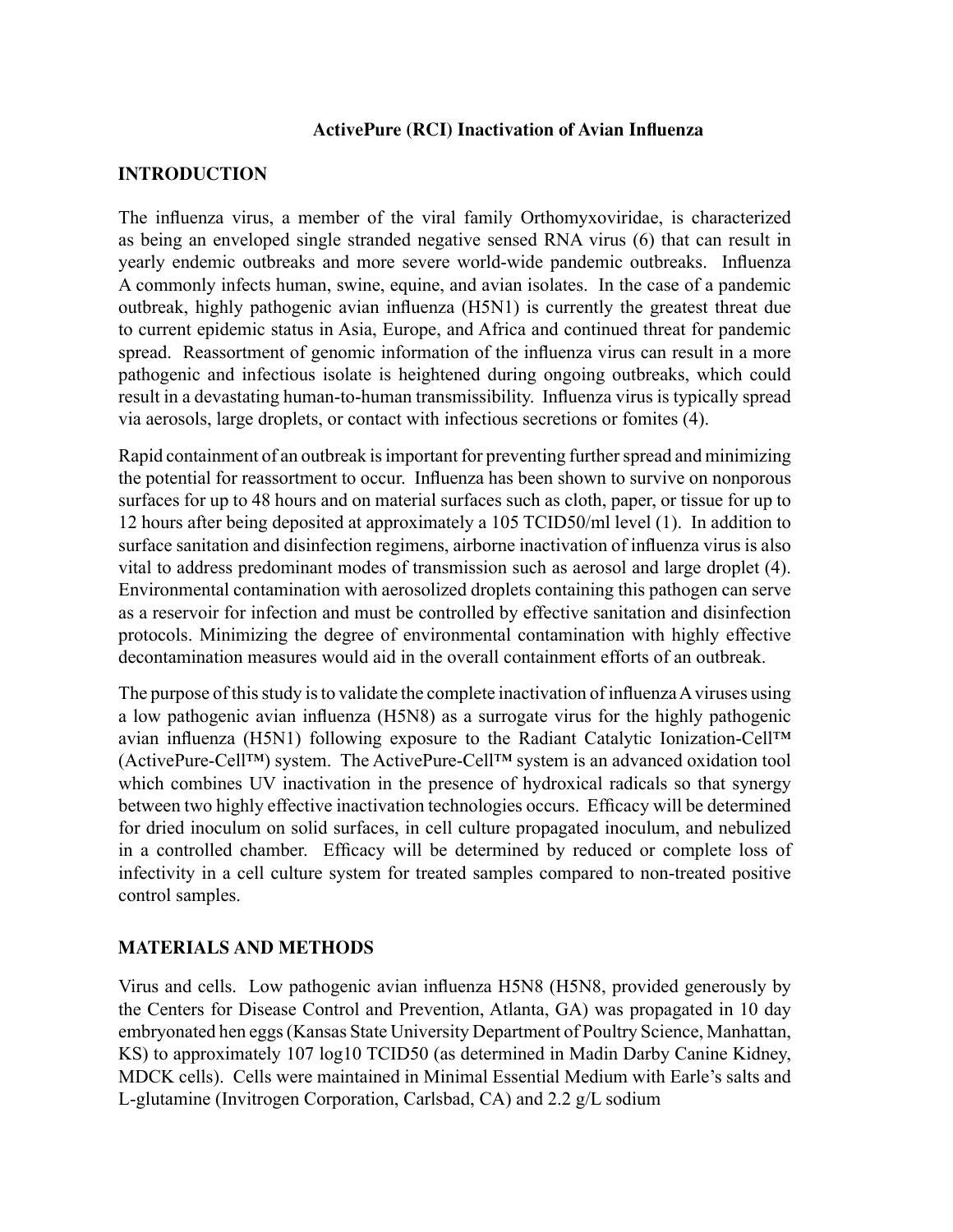bicarbonate (Fisher Scientific, Hampton, NH) collectively referred to as MEM containing bicarbonate (Fisher Scientific, Hampton, NH) collectively referred to as MEM containing 10% fetal bovine serum (FBS, Hyclone Laboratories, Logan, UT) supplemented with antibiotics [2.5 mg/L amphotericin B; 0.67 g/L streptomycin; and 0.3 g/L penicillin G (all antibiotics [2.5 mg/L amphotericin B; 0.67 g/L streptomycin; and 0.3 g/L penicillin G (all from Fisher Scientific)]. Infectivity media was made by adding MEM with the from Fisher Scientific)]. Infectivity media was made by adding MEM with the addition of  $0.1\%$  TPCK treated trypsin (Fisher Scientific) and supplemented with antibiotics (2.5 mg/L) amphotericin B;  $0.67$  g/L streptomycin; and  $0.3$  g/L penicillin G).

**H5N8 inactivation.** Type 302 stainless steel (McMasterCarr, Altanta, GA) coupons (2 x **H5N8 inactivation.** Type 302 stainless steel (McMasterCarr, Altanta, GA) coupons (2 x 10 cm<sup>2</sup> , thickness 0.8 mm) were sterilized by autoclaving for 15 min at 121 C. In a 10 cm2, thickness 0.8 mm) were sterilized by autoclaving for 15 min at 121 C. In a biosafety class II cabinet, 100 μl of egg propagated H5N8 was added to each test coupon and spread to cover the entire surface using the pipette tip and allowed to dry completely and spread to cover the entire surface using the pipette tip and allowed to dry completely for approximately 10-15 min. Then, the inoculated coupons were placed into a sterile for approximately 10-15 min. Then, the inoculated coupons were placed into a sterile transport container and transported to the test chamber. The test coupons were then transport container and transported to the test chamber. The test coupons were then attached to clips within the test chamber so that all sides of the coupon would be exposed to the ActivePure-Cell™ treatment. One coupon was removed prior to starting the ActivePure-Cell™ treatment to be used as the initial control sample. The ActivePure-Cell™ device was then turned on and samples were taken at various intervals  $(2, 4, 8, 12, 24$  hours) by a test coupon and preparing it for virus recovery as described below. removing a test coupon and preparing it for virus recovery as described below.

**Virus Recovery.** H5N8 virus was recovered from the stainless steel surfaces by adding **Virus Recovery.** H5N8 virus was recovered from the stainless steel surfaces by adding the test coupon to a sterile 50 ml conical vial (Fisher Scientific) containing 5 ml the test coupon to a sterile 50 ml conical vial (Fisher Scientific) containing 5 ml infectivity media. Tubes were then vortexed for 1 min. Endpoint dilution titration was conducted in MDCK cells by adding 220 μl from the 5 ml infectivity media containing any suspended virus to the first dilution well in a minimum of 6 wells of a 96 well microtiter plate containing confluent MDCK cells. Then, serial 1:10 dilutions were prepared by adding 20  $\mu$ l from the first well into the next 6 wells each containing 180  $\mu$ l infectivity media. The final well contained only 200 μl infectivity media to serve as a negative cellular control. Plates were incubated at 37 C, 5% CO2 for 48 hours. Cytopathic effect (CPE) was determined for each  $\text{Cyl}$  and viral counts were reported as  $\text{TCID50/ml}$  as calculated by Pood and Muonah  $(3)$ Wen and your counts were reported as a CID30/ml a well and viral counts were reported as TCID50/ml as calculated by Reed and Muench (3).

RNA was recovered using the QIAamp Viral RNA Mini Kit (Qiagen, Valencia, CA). Quantitative detection of the extracted influenza RNA was conducted using rRT-PCR using Quantitative detection of the extracted influenza RNA was conducted using *r*RT-PCR a fluorescently labeled TaqMan probe. The rRT-PCR primer and probe sequences were using a fluorescently labeled TaqMan probe. The *r*RT-PCR primer and probe sequences provided generously by the Molecular Genetics Influenza Branch, Centers for Disease were provided generously by the Molecular Genetics Influenza Branch, Centers for Control and Prevention in Atlanta, GA. The detection threshold for successfully detecting  $D$  and  $D$  and  $D$  and  $D$  is the successfully  $D$  and  $D$  is successfully accessfully  $D$  is  $\mathbb{R}$  in  $\mathbb{R}$  and  $D$  and  $\mathbb{R}$  is  $\mathbb{R}$  and  $D$  is  $\mathbb{R}$  and  $D$  is  $\mathbb{R}$  and  $\mathbb{R}$  is  $\mathbb{R}$  and  $\math$  $\frac{d}{dx}$ **Real-Time Reverse Transcription Polymerase Chain Reaction (rRT-PCR).** Viral influenza RNA was a FAM fluorescence signal  $\geq$  3 using the SmartCycler.

## **RESULTS**

The average amount of H5N8 recovered from the stainless steel coupons in all experiments was 5.35 log10 TCID50/ml. Following treatment with the ActivePure-Cell™, the average log reductions of the H5N8 virus were  $1.85$ ,  $2.79$ ,  $4.16$ ,  $5.35$ , and  $5.35$  log10 TCID50/ml following  $2, 4, 8, 12$ , and  $24$  hour treatments (Figure 1) based on the recovery of infectious virus.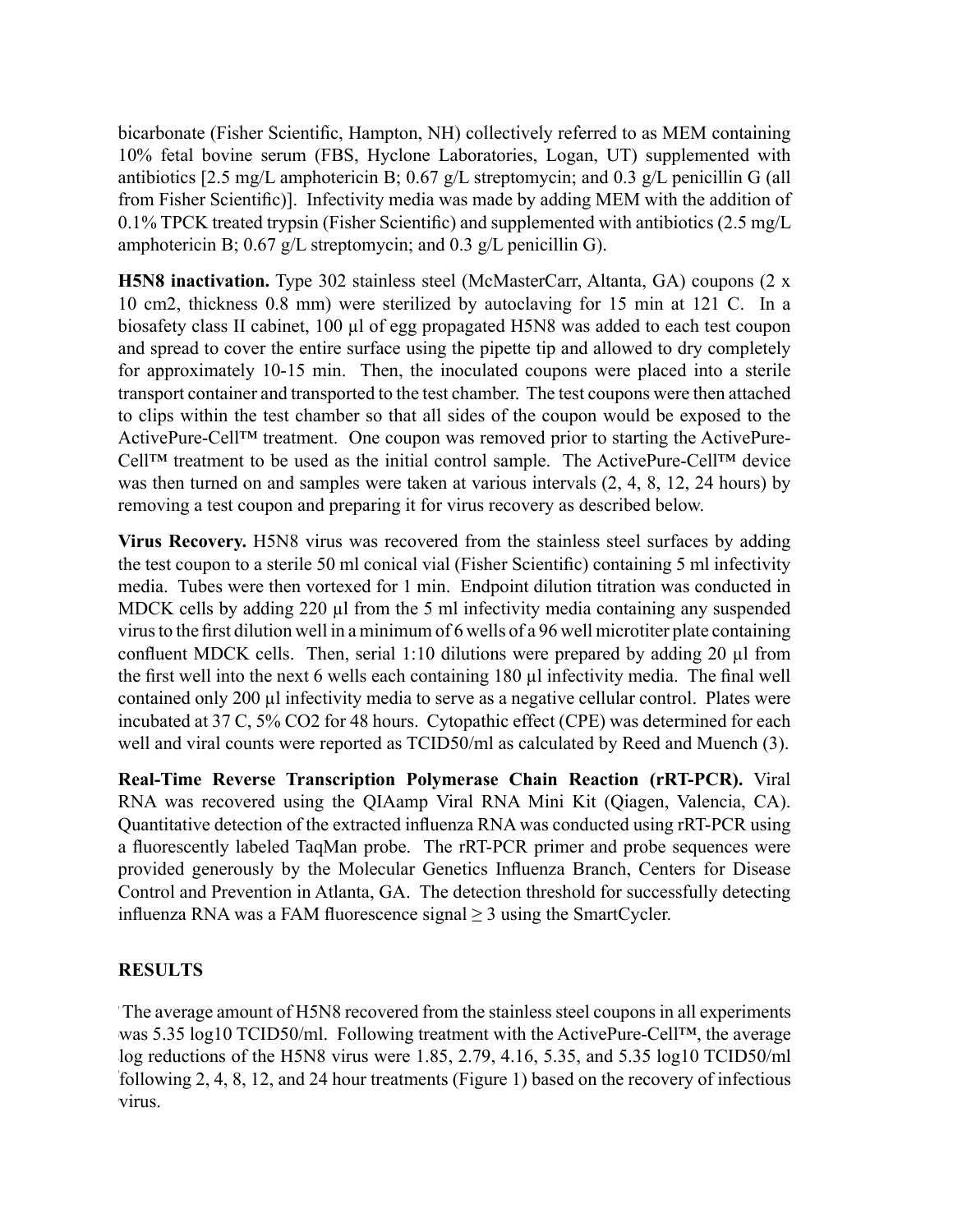

**Figure 1: Recovery of H5N8 post-treatment with ActivePure-Cell™ based on TCID50/ml in MDCK cells.** 

The average amount of viral H5N8 RNA recovered from the stainless steel coupons in all experiments was 4.00 log10 based on a quantitative RT-PCR available for influenza A viruses. Following treatment with the ActivePure-Cell™, the average log reductions of the H5N8 virus based on the amount of RNA recovered varied between 0.23 to 0.54 log10 following all exposure times  $(2, 4, 8, 12,$  and 24 hour) indicating that the mechanism of action for loss of infectivity was more likely due to disruption of the lipid envelope or structural proteins than with degradation of the viral nucleic acid (Figure 2). structural proteins than with degradation of the viral nucleic acid (Figure 2).



**Figure 2: Recovery of H5N8 RNA post-treatment with ActivePure-Cell™ based on quantitative RT-PCR.** 

## **DISCUSSION**

In an effort to better understand the inactivation of the influenza virus using the ActivePure-<br> $\frac{1}{2}$ Cell™, the efficacy was evaluated using a low pathogenic avian influenza isolate, H5N8 Cell™, the efficacy was evaluated using a low pathogenic avian influenza isolate, H5N8 inoculated onto stainless steel surfaces. Inactivation efficacy was determined following inoculated onto stainless steel surfaces. Inactivation efficacy was determined following